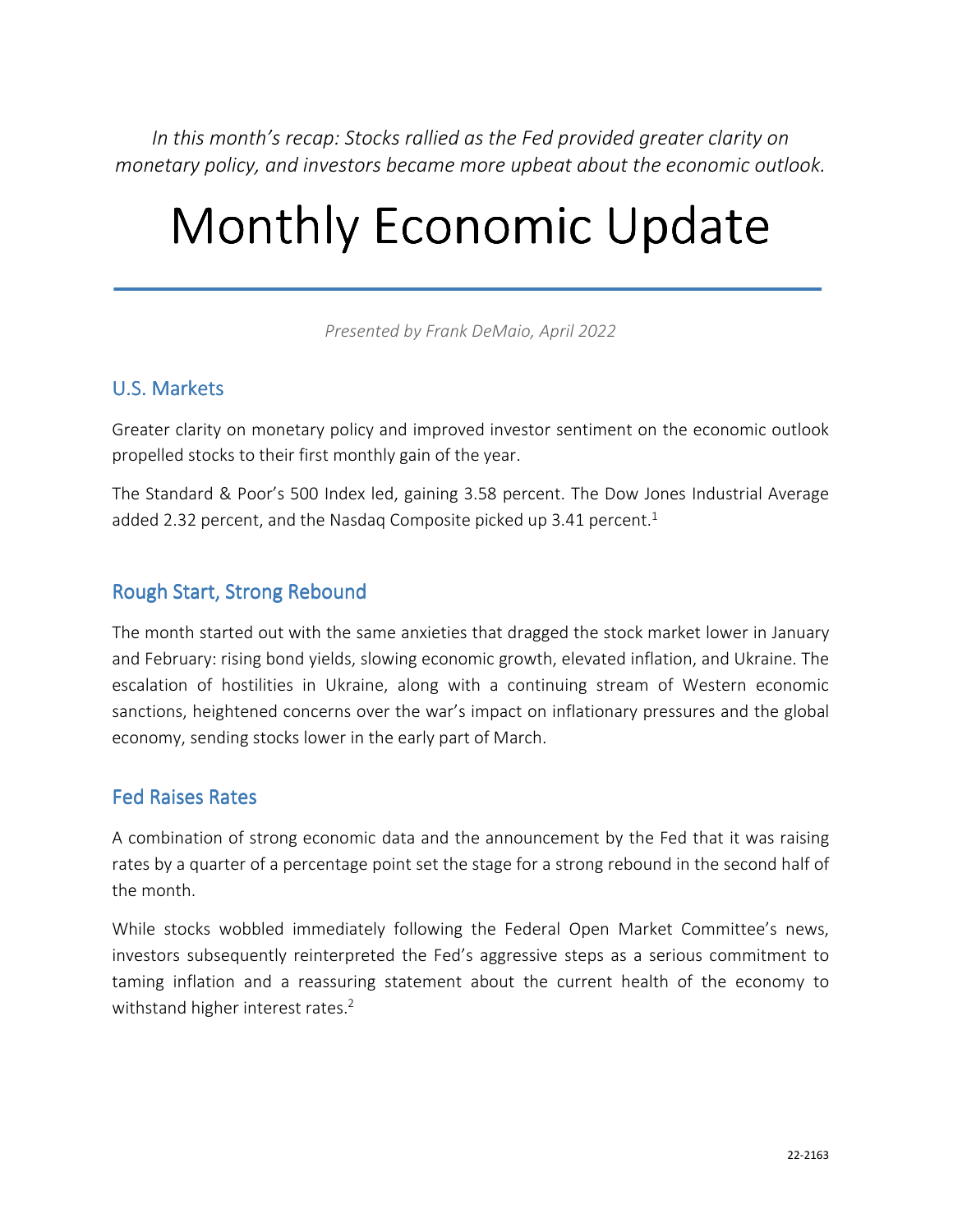### Yield Curve Concern

Investors' attention turned to the bond market as the month progressed. In early March, the spread between the 2-year and 10-year Treasury yields was 85 basis points. By March 30, that spread had narrowed, and some parts of the bond yield curve had inverted.<sup>3,4</sup>

Some view a yield curve inversion as a signal that the economy may be headed toward a recession. While yield curve inversions are not flawless predictors of future economic activity, its action was a concern and is likely to remain so in the months ahead.

#### Sector Scorecard

Every industry sector enjoyed a month of positive performance, with gains in Communications Services (+2.43 percent), Consumer Discretionary (+6.31 percent), Consumer Staples (+1.56 percent), Energy (+9.79 percent), Financials (+1.82 percent), Health Care (+6.45 percent), Industrials (+4.71 percent), Materials (+7.15 percent), Real Estate (+8.41 percent), Technology  $(+4.71$  percent), and Utilities  $(+9.73$  percent).<sup>5</sup>

#### What Investors May Be Talking About in April

The initial estimate of the first quarter's Gross Domestic Product will be released on April 28.

It should provide investors with insight into how the economy weathered the stresses of a wave of Omicron infections early in the first quarter and the repercussions of Russia's invasion of Ukraine, which started in late February.

At the same time it releases the GDP report, the Bureau of Economic Analysis also will report the Personal Consumption Expenditures Index (PCEI).

The PCEI is one of the benchmarks watched by the Federal Reserve to assess inflationary trends. The Federal Open Market Committee (FOMC) meets in early May so the index may play an oversized role in any decision on interest rates.

#### TIP OF THE MONTH

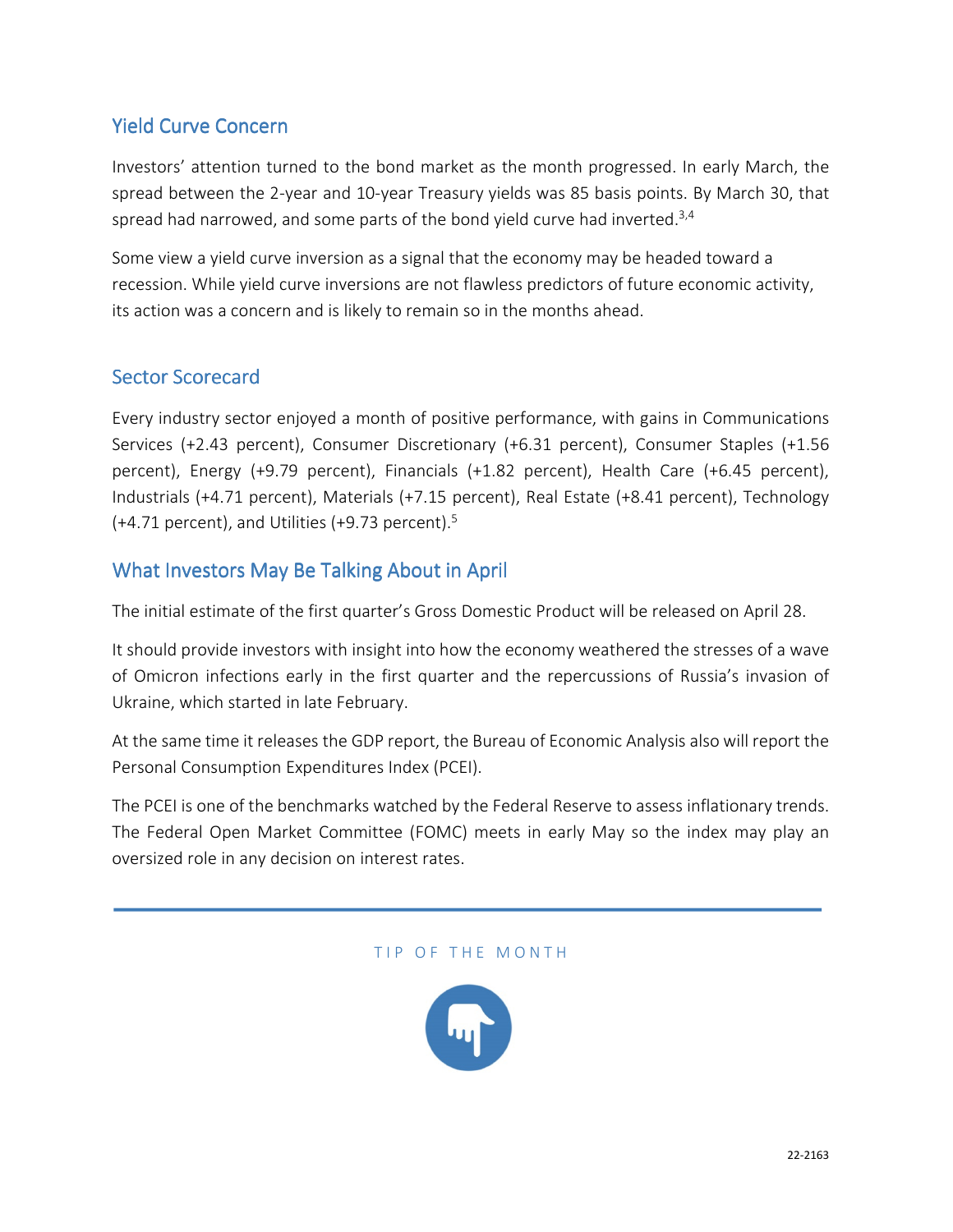*If you are presently retiring, moving, or divorcing, try tracking your expenses for the next few weeks or months. Significant life changes like these may mean revisions to your budget.*

#### World Markets

Overseas markets rebounded in March, with the MSCI-EAFE Index gaining 1.15 percent.<sup>6</sup>

Major European markets were mixed, with losses in Italy (-1.55 percent), Spain (-0.40 percent) and Germany (-0.32 percent). The U.K. picked up 0.77 percent and France edged higher.<sup>7</sup>

Stocks in the Pacific Rim markets were led by a surge in Australia (+6.39 percent). China's Hang Seng index lost 3.15 percent while Japan's Nikkei added 4.88 percent.<sup>8</sup>

#### **Indicators**

Gross Domestic Product: The final read of fourth-quarter GDP annualized growth rate was 6.9 percent, revised down slightly from its previous estimate of 7.0 percent.<sup>9</sup>

Employment: Employers added 678,000 jobs in February. The unemployment rate dipped to 3.8 percent, while workers' wages rose 5.1 percent from a year ago. The labor force participation rate ticked up to 62.3 percent from 62.2 percent.<sup>10</sup>

Retail Sales: Retail sales rose 0.3 percent, a deceleration from January's increase of 4.9 percent.<sup>11</sup>

Industrial Production: Output from the nation's factories, mines, and utilities increased by 0.5 percent, led by gains in the manufacturing sector.<sup>12</sup>

Housing: Housing starts rose 6.8 percent from January levels and were 22.0 percent higher versus February 2021.<sup>13</sup>

Existing home sales fell 7.2 percent as mortgage rates rose, and the median sales price jumped 15 percent from February 2021.<sup>14</sup>

New home sales slipped 2.0 percent from January's and came in 6.2 percent lower year-overyear.<sup>15</sup>

Consumer Price Index: Consumer prices rose 0.8 percent in February, pushing the year-overyear inflation rate to 7.9 percent, the highest level since January 1982. Excluding the more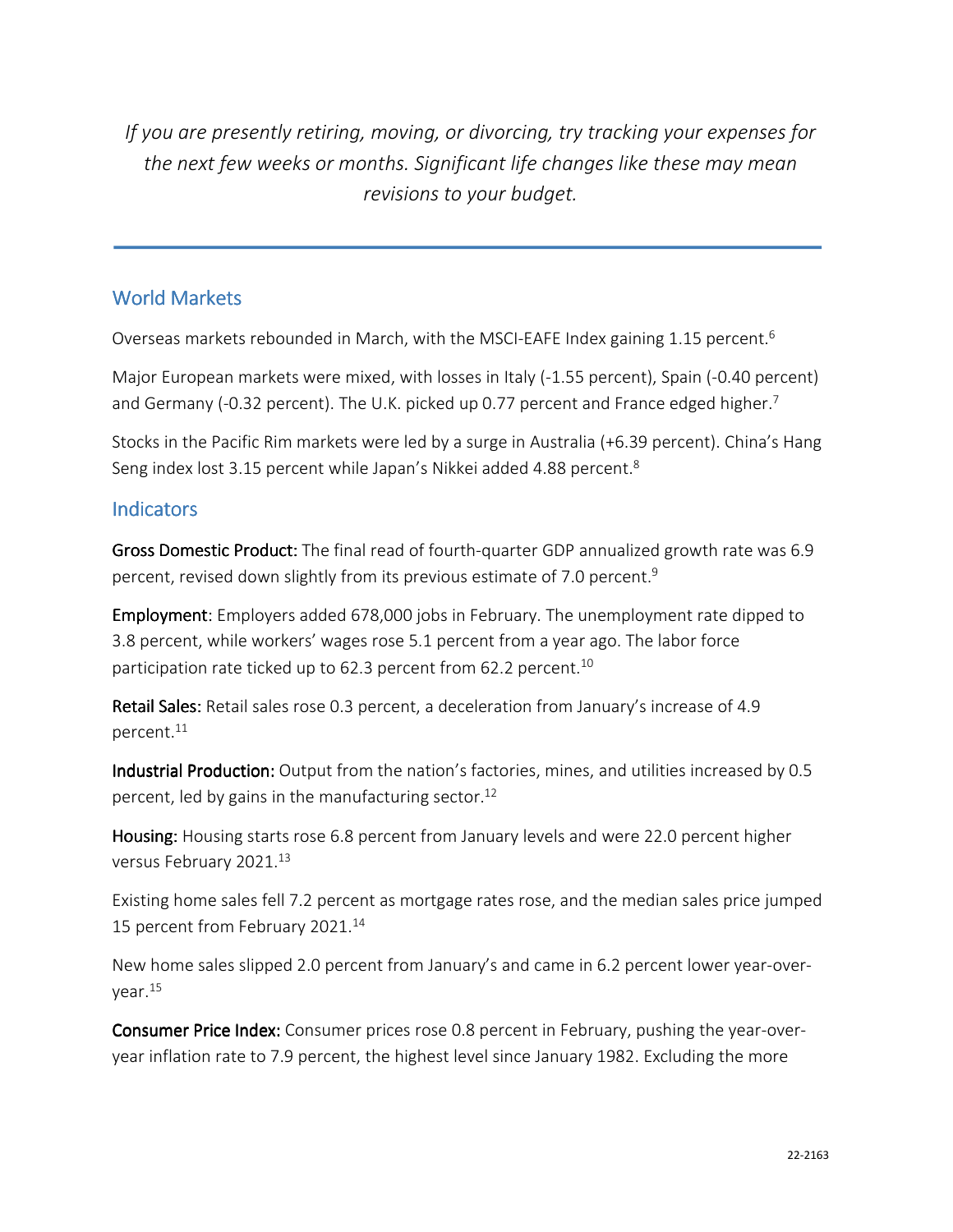volatile food and energy prices, the 12-month increase was 6.4 percent, up from 6.0 percent a month earlier.<sup>16</sup>

Durable Goods Orders: Orders of goods designed to last three years or longer were down 2.2 percent from a month earlier.<sup>17</sup>

#### QUOTE OF THE MONTH



## *"If a window of opportunity appears, don't pull down the shade."*

*TOM PETERS*

### The Fed

The Federal Reserve raised interest rates by 0.25 percent, with the Federal Open Market Committee (FOMC) signaling that it may increase interest rates at a faster pace than it originally anticipated in December.

Based on its projections of the federal funds rate, the Fed may implement as many as seven quarter-point hikes this year and another three to four next year. The FOMC also indicated that it would soon announce its strategy for reducing the Fed's  $\sharp$ 9 trillion balance sheet.<sup>18</sup>

| <b>MARKET INDEX</b> | <b>Y-T-D CHANGE</b> | <b>April 2022</b> |
|---------------------|---------------------|-------------------|
| <b>DJIA</b>         | $-4.57%$            | 2.32%             |
| <b>NASDAQ</b>       | $-9.10%$            | 3.41%             |
| S&P 500             | $-4.95%$            | 3.58%             |
|                     |                     |                   |
| <b>BOND YIELD</b>   | $Y-T-D$             | <b>April 2022</b> |

10 YR TREASURY 0.82% 2.33%

Sources: Yahoo Finance, March 31, 2022.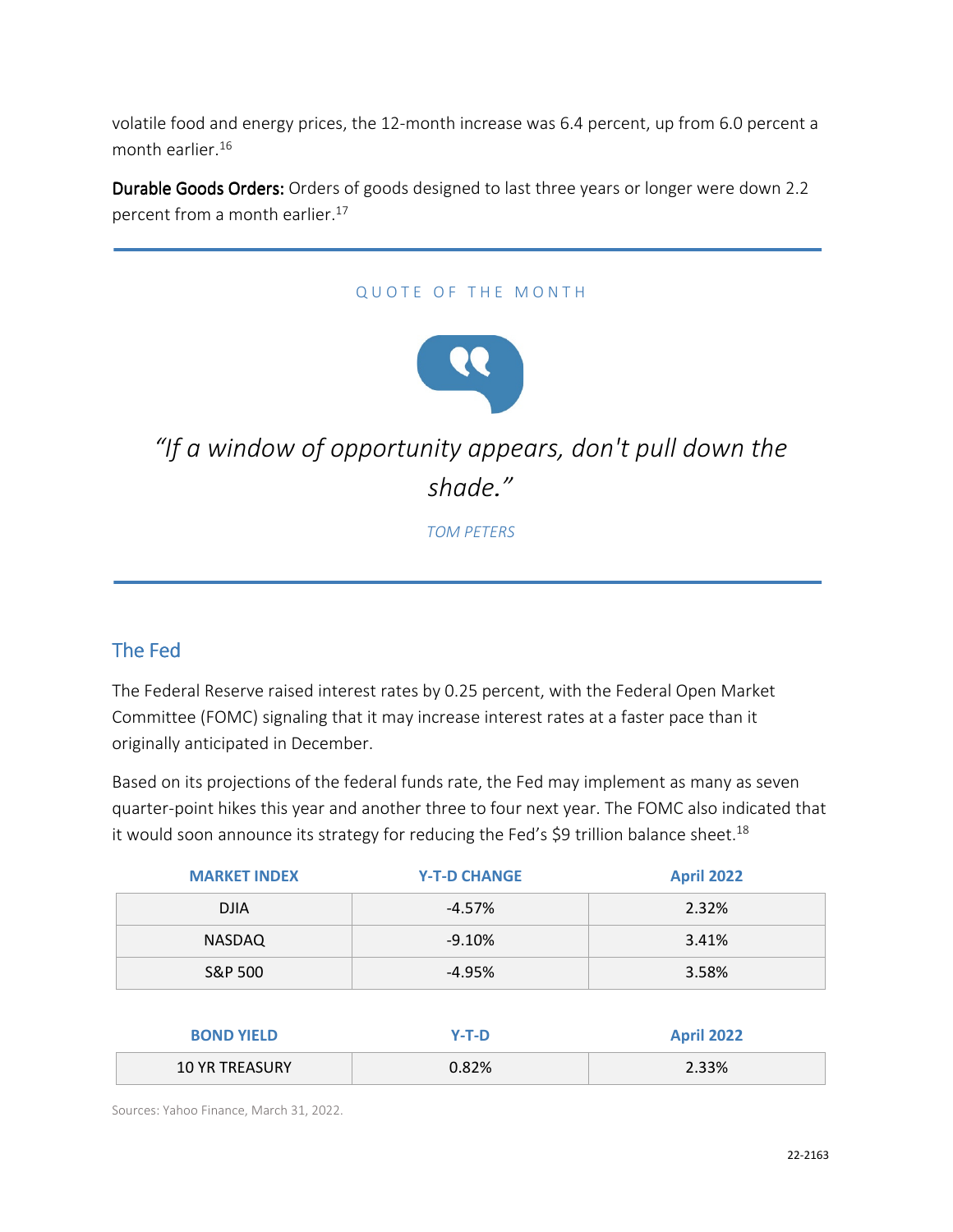The market indexes discussed are unmanaged and generally considered representative of their respective markets. Individuals cannot directly invest in unmanaged indexes. Past performance does not guarantee future results. U.S. Treasury Notes are guaranteed by the federal government as to the timely payment of principal and interest. However, if you sell a Treasury Note prior to maturity, it may be worth more or less than the original price paid.

#### THE MONTHLY RIDDLE



## *1987, 1993, 1997, 1999. These are not only years on the calendar but also prime numbers. After 1999, what was the next year that was also a prime number?*

*LAST MONTH'S RIDDLE: You walk into a restaurant and the wood beneath your feet is neither straight nor smooth – even though the manager tells you the wood was just laid down the night before. The pieces are uneven, yet no one trips or falls. What kind of wood is on the floor of this restaurant?* 

*ANSWER: Sawdust.* 

Frank DeMaio may be reached at 603-641-1010 or fdemaio@jtdfinancial.com www.jtdfinancial.com

#### Know someone who could use information like this?

Please feel free to send us their contact information via phone or email. (Don't worry – we'll request their permission before adding them to our mailing list.)

This material was prepared by MarketingPro, Inc., and does not necessarily represent the views of the presenting party, nor their affiliates. The information herein has been derived from sources believed to be accurate. Please note - investing involves risk, and past performance is no guarantee of future results. Investments will fluctuate and when redeemed may be worth more or less than when originally invested. This information should not be construed as investment, tax or legal advice and may not be relied on for the purpose of avoiding any Federal tax penalty. This is neither a solicitation nor recommendation to purchase or sell any investment or insurance product or service, and should not be relied upon as such. All market indices discussed are unmanaged and are not illustrative of any particular investment. Indices do not incur management fees, costs, or expenses. Investors cannot invest directly in indices. All economic and performance data is historical and not indicative of future results. The Dow Jones Industrial Average is a price-weighted index of 30 actively traded blue-chip stocks. The NASDAQ Composite Index is a market-weighted index of all over-the-counter common stocks traded on the National Association of Securities Dealers